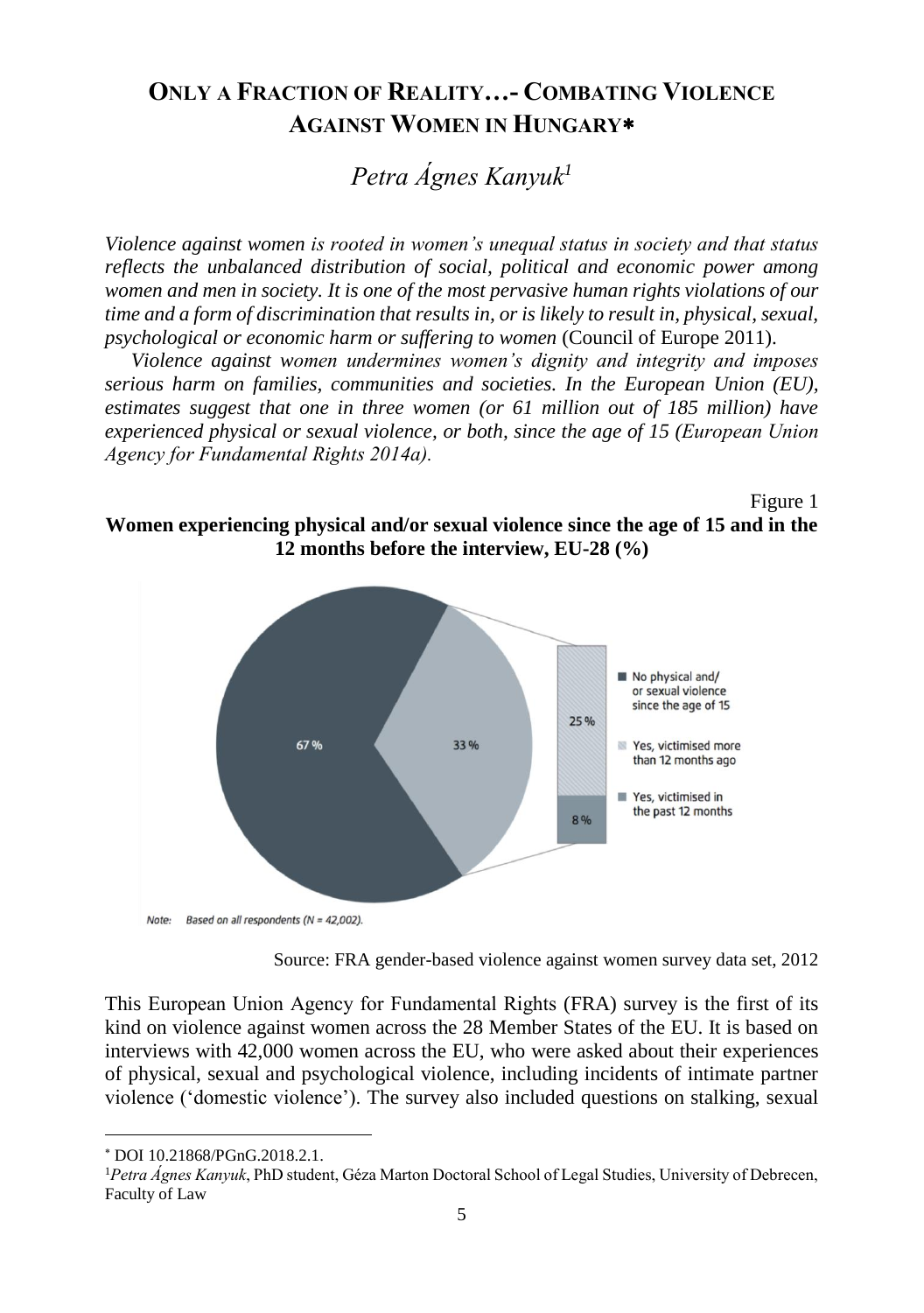harassment, and the role played by new technologies in women's experiences of abuse. In addition, it asked about their experiences of violence in childhood.

## **1. Only a fraction of the reality**

The full extent of violence against women is difficult to estimate, as it continues to be under-reported and stigmatised, meaning that what actually gets reported is only a fraction of the reality. In Hungary, less than 65 % of the population tend to trust the police. (European Commission 2016) In the European Institute for Gender Equality (EIGE)'s Gender Equality Index 2015 it was found that where people tend to have more trust in justice institutions, levels of disclosed violence are higher. (European Institute for Gender Equality 2015) It is estimated that in Hungary, 28% of women have experienced violence, which is 5% lower than in the EU overall. (European Institute for Gender Equality 2015)

# Table 1 **Women who have experienced physical and/or sexual violence by current and/or previous partner, or by any other person since the age of 15, by EU Member State**



Source: FRA gender-based violence against women survey data set, 2012

## **2. About the facts**

The 2014 European Union Fundamental Rights Agency survey data results showed that:

– since the age of 15, 28% of women in Hungary have experienced physical and/or sexual violence, and 12% of women have been stalked;

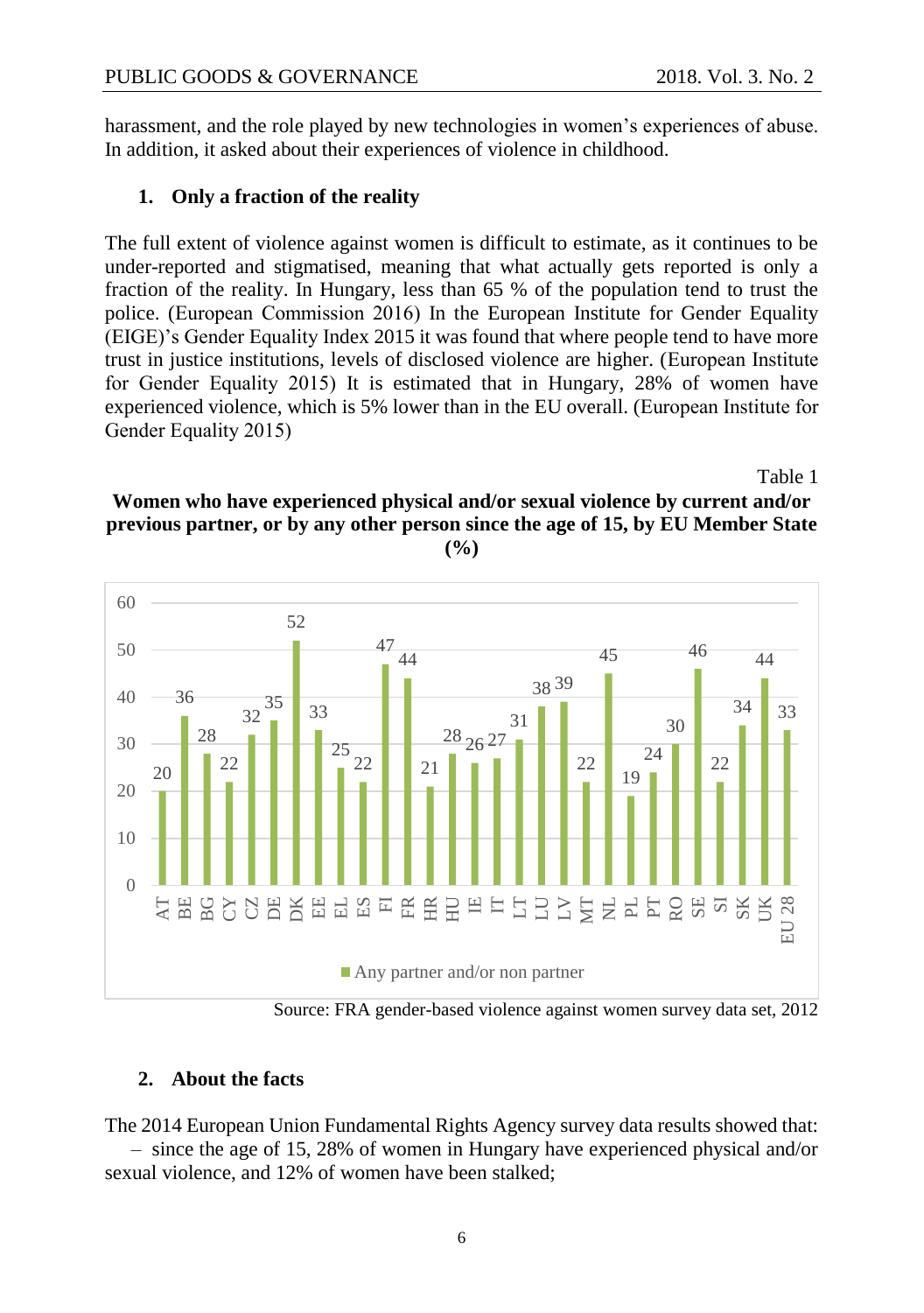$-25%$  of people said they knew someone who has been a victim of domestic violence. (European Union Agency for Fundamental Rights 2014b)

#### Figure 2





Source: FRA gender-based violence against women survey data set, 2012

The EIGE has estimated that the cost of intimate partner violence against women in Hungary could amount to  $\epsilon$  2 billion per year. This number was calculated according to the methodology used in EIGE's 2014 study and means the costs to society, looking at costs of lost economic output, health, legal services, social welfare, specialised services, and the physical and emotional impact on victims – clearly show that the impact of gender-based violence on economies and society is significant. (European Institute for Gender Equality 2014)

### **3. Is violence against women a crime in Hungary?**

Hungary has no consolidated law on violence against women but does criminalise numerous forms of violence. *Stalking* (2008), *rape* and *sexual violence* (2012), and *sexual harassment* (2003) are all crimes in Hungary; recent changes to Hungary's criminal code now enable prosecution for *rape committed via coercive means*. In 2013, the specific offence of domestic violence, *intimate partner violence* (*kapcsolati erőszak*) was introduced (Act C of 2012 on the Criminal Code).

NGOs' coordinated human rights campaign to criminalise domestic violence from the twenty-first century marked a sea of change in Hungarian social movements. Earlier waves of contemporary women's activism in Hungary were very rarely and only barely connected to international networks of feminist and human rights causes. (Fábián 2014) With the fall of the communist system, the international human rights framework and its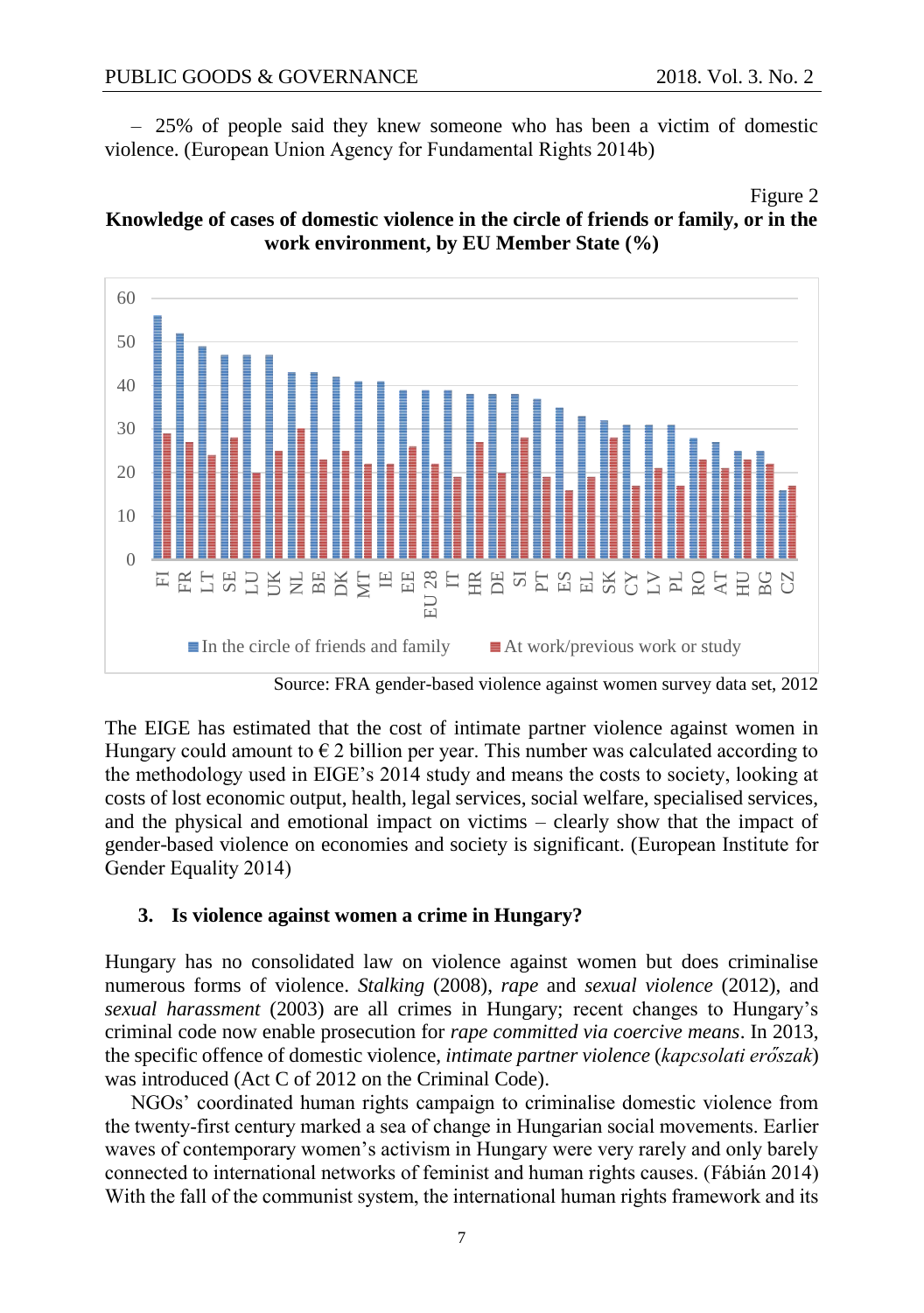associated policy recommendations – most notably the Austrian model that criminalises domestic violence (based on the 'Duluth model' from Minnesota, USA) – have profoundly affected Central and Eastern European conceptualisations and policies against domestic violence. (Krizsan – Popa 2010)

Due to a slowly emerging but persistent combination of pressures from within both the national and the international contexts, domestic violence not only gained public recognition, but Hungary also eventually established more concrete legal sanctions against it in July 2013.

#### **4. What is being done to eliminate violence against women in Hungary?**

The Hungarian government adopted the national strategy for the promotion of gender equality — guidelines and objectives 2010–2021 in 2010. The strategy sets out six priorities, including '*Taking measures to efficiently combat and prevent violence, eliminating all forms of violence against women, and taking urgent steps against the violation of women's, men's, girls' and boys' rights to physical and mental integrity*.' (European Institute for Gender Equality, Hungary – Laws and Policies)

Hungary signed the Council of Europe Convention on preventing and combating violence against women and domestic violence (Istanbul Convention) on 14 March 2014 but has not yet ratified it. (Council of Europe 2011.) (Kovács 2018) The Istanbul Convention is the most far-reaching international treaty to tackle this serious violation of human rights. (Rudolf – Eriksson 2007)

On 30 June 2015 the National Assembly adopted the 30/2015 (VII. 7.) Parliamentary Resolution on the national strategic goals concerning the effective combating of domestic violence. The Resolution includes commitments to funding services, public awareness campaigns, prevention, professional training, evaluation, interagency coordination and monitoring. (Magyar Közlöny 2015a)

### **4.1 Good practices show the way**

Victim rights legislation in Hungary offers a good model. Victims have the right to attend proceedings and examine any procedural documents; make applications and submit observations at any stage in the proceedings; and exercise appeal rights. Victims have the right to use their mother tongue and have the right to interpretation. (Centre for European Policy Studies 2011)

### **4.2 How are women and girls protected?**

Women victims of domestic violence in Hungary have legal access to restraining orders for a maximum of 60 days, and orders can be reissued if circumstances warrant (Centre for European Policy Studies 2011); women also have access to emergency barring orders prohibiting perpetrators from approaching the victim's home (Woman Against Violence Europe 2016); Victims can access legal aid during both investigation and court procedures. (Magyar Közlöny 2015b)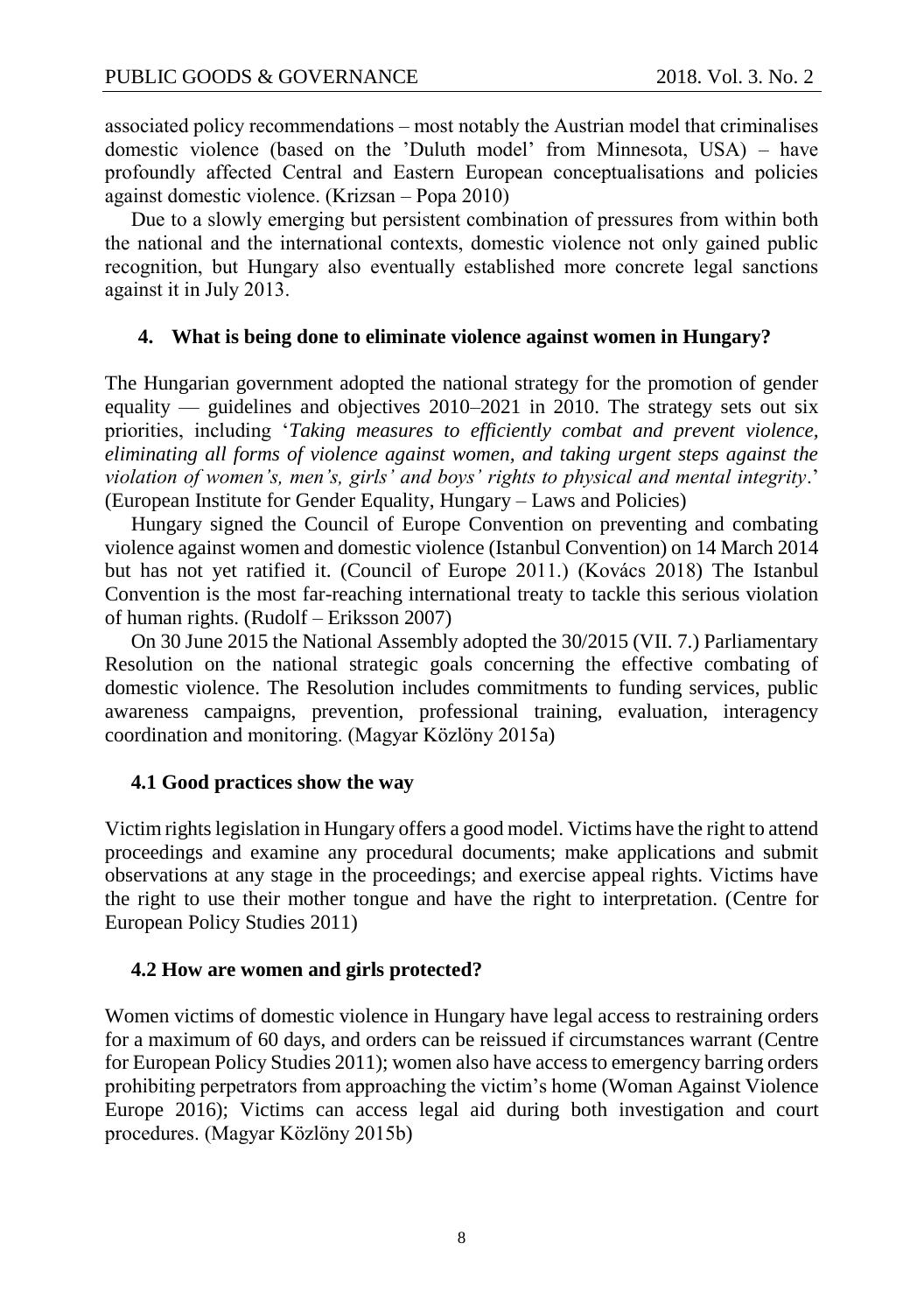## **4.3 What help is available in Hungary?**

Hungary has 16 shelters (15 shelters and the so-called Secret Shelter House) with 140 beds for women and children fleeing violence (Woman Against Violence Europe 2016) and helplines for those experiencing domestic violence, or sexual violence. The Ministry plans to open two so-called Halfway Houses connected to the Transitory Shelters, to help the victims' reintegration and prevent secondary victimisation.

Women experiencing domestic violence in Hungary can call a Crisis Management and Information helpline (06 80/20 55 20) (National Crisis Telephone Information Service). This number is available 24/7 and can be called for free (European Commission, National Hotlines).

### **List of References:**

- Act C of 2012 on the Criminal Code. [https://www.unodc.org/res/cld/document/hun/1978/hungarian\\_criminal\\_code\\_](https://www.unodc.org/res/cld/document/hun/1978/hungarian_criminal_code_html/Hungary_Criminal_Code_2012_Excerpts.pdf) html/Hungary Criminal Code 2012 Excerpts.pdf [accessed October 2, 2018]
- Centre for European Policy Studies (2011). *Local and regional good practices on victims' rights.* European Union. [https://cor.europa.eu/en/engage/studies/Documents/local-regional-good](https://cor.europa.eu/en/engage/studies/Documents/local-regional-good-practices-victims.pdf#search=local%20regional%20victims)[practices-victims.pdf#search=local%20regional%20victims](https://cor.europa.eu/en/engage/studies/Documents/local-regional-good-practices-victims.pdf#search=local%20regional%20victims) [accessed October 5, 2018]
- Council of Europe (2011). *Council of Europe Convention on preventing and combating violence against women and domestic violence, and its explanatory report*. Council of Europe Treaty Series No. 10. [https://www.coe.int/en/web/conventions/full-list/-](https://www.coe.int/en/web/conventions/full-list/-/conventions/rms/090000168008482e) [/conventions/rms/090000168008482e](https://www.coe.int/en/web/conventions/full-list/-/conventions/rms/090000168008482e) [accessed October 2, 2018]
- European Commission (2016). *Eurobarometer*. [http://ec.europa.eu/COMMFrontOffice/publicopinion/index.cfm/Chart/getChar](http://ec.europa.eu/COMMFrontOffice/publicopinion/index.cfm/Chart/getChart/themeKy/18/groupKy/88) [t/themeKy/18/groupKy/88](http://ec.europa.eu/COMMFrontOffice/publicopinion/index.cfm/Chart/getChart/themeKy/18/groupKy/88) [accessed October 2, 2018]
- European Commission, National Hotlines. [https://ec.europa.eu/anti](https://ec.europa.eu/anti-trafficking/citizens-corner-national-hotlines/national-hotlines_en)[trafficking/citizens-corner-national-hotlines/national-hotlines\\_en](https://ec.europa.eu/anti-trafficking/citizens-corner-national-hotlines/national-hotlines_en) [accessed October 5, 2018]
- European Institute for Gender Equality (2014). *Estimating the costs of genderbased violence in the European Union.* Publication Office of the European Union, Luxembourg. [https://eige.europa.eu/rdc/eige-publications/estimating](https://eige.europa.eu/rdc/eige-publications/estimating-costs-gender-based-violence-european-union-report)[costs-gender-based-violence-european-union-report](https://eige.europa.eu/rdc/eige-publications/estimating-costs-gender-based-violence-european-union-report) [accessed October 3, 2018]
- European Institute for Gender Equality (2015). *Gender Equality Index 2015 – Measuring gender equality in the European Union 2005-2012: Report.* [https://eige.europa.eu/rdc/eige-publications/gender-equality-index-2015](https://eige.europa.eu/rdc/eige-publications/gender-equality-index-2015-measuring-gender-equality-european-union-2005-2012-report) [measuring-gender-equality-european-union-2005-2012-report](https://eige.europa.eu/rdc/eige-publications/gender-equality-index-2015-measuring-gender-equality-european-union-2005-2012-report) [accessed] October 3, 2018]
- European Institute for Gender Equality. *Hungary – Laws and Policies*. [https://eige.europa.eu/gender-mainstreaming/countries/hungary/laws-and](https://eige.europa.eu/gender-mainstreaming/countries/hungary/laws-and-policies)[policies](https://eige.europa.eu/gender-mainstreaming/countries/hungary/laws-and-policies) [accessed October 2, 2018]